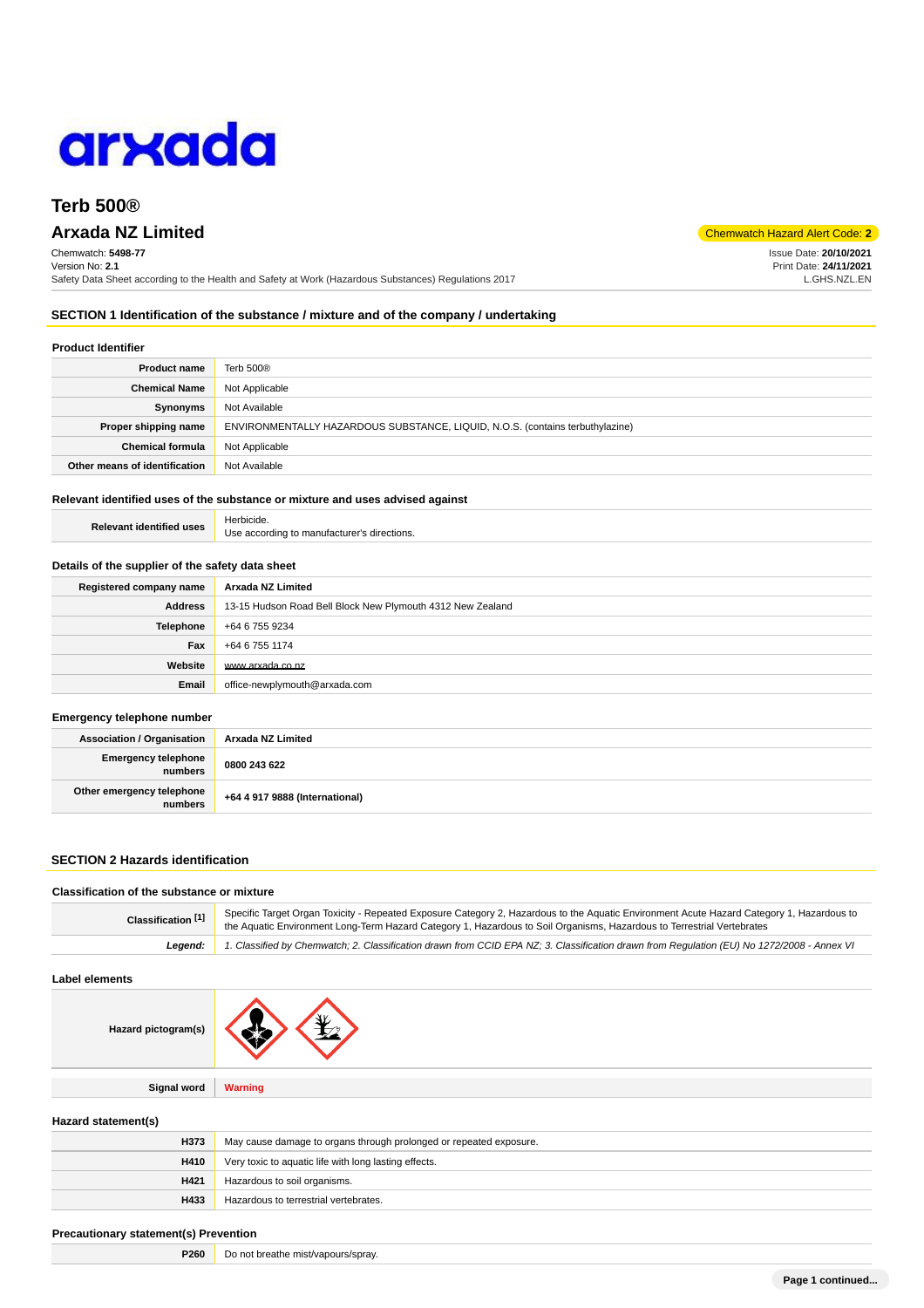**Terb 500®**

**P273** Avoid release to the environment.

| Precautionary statement(s) Response |                                                  |
|-------------------------------------|--------------------------------------------------|
| P314                                | Get medical advice/attention if you feel unwell. |
| P391                                | Collect spillage.                                |
|                                     |                                                  |

## **Precautionary statement(s) Storage**

Not Applicable

## **Precautionary statement(s) Disposal**

**P501** Dispose of contents/container to authorised hazardous or special waste collection point in accordance with any local regulation.

#### **SECTION 3 Composition / information on ingredients**

#### **Substances**

See section below for composition of Mixtures

#### **Mixtures**

| <b>CAS No</b> | %[weight]                                              | Name                                                                                                                                        |
|---------------|--------------------------------------------------------|---------------------------------------------------------------------------------------------------------------------------------------------|
| 5915-41-3     | $30 - 60$                                              | terbuthylazine                                                                                                                              |
| Not Available | balance                                                | Ingredients determined not to be hazardous                                                                                                  |
| Legend:       | 4. Classification drawn from C&L * EU IOELVs available | 1. Classified by Chemwatch; 2. Classification drawn from CCID EPA NZ; 3. Classification drawn from Regulation (EU) No 1272/2008 - Annex VI; |

#### **SECTION 4 First aid measures**

#### **Description of first aid measures**

| <b>Eye Contact</b>  | If this product comes in contact with the eyes:<br>• Wash out immediately with fresh running water.<br>Ensure complete irrigation of the eye by keeping eyelids apart and away from eye and moving the eyelids by occasionally lifting the upper<br>and lower lids.<br>Seek medical attention without delay; if pain persists or recurs seek medical attention.<br>▶ Removal of contact lenses after an eye injury should only be undertaken by skilled personnel.                                                                                                                                                                                                                                                                                                                                                                                                                                                                                                                                                                                                                                                                                                                                                                    |
|---------------------|---------------------------------------------------------------------------------------------------------------------------------------------------------------------------------------------------------------------------------------------------------------------------------------------------------------------------------------------------------------------------------------------------------------------------------------------------------------------------------------------------------------------------------------------------------------------------------------------------------------------------------------------------------------------------------------------------------------------------------------------------------------------------------------------------------------------------------------------------------------------------------------------------------------------------------------------------------------------------------------------------------------------------------------------------------------------------------------------------------------------------------------------------------------------------------------------------------------------------------------|
| <b>Skin Contact</b> | If skin contact occurs:<br>Inmediately remove all contaminated clothing, including footwear.<br>Flush skin and hair with running water (and soap if available).<br>Seek medical attention in event of irritation.                                                                                                                                                                                                                                                                                                                                                                                                                                                                                                                                                                                                                                                                                                                                                                                                                                                                                                                                                                                                                     |
| Inhalation          | If fumes, aerosols or combustion products are inhaled remove from contaminated area.<br>• Other measures are usually unnecessary.                                                                                                                                                                                                                                                                                                                                                                                                                                                                                                                                                                                                                                                                                                                                                                                                                                                                                                                                                                                                                                                                                                     |
| Ingestion           | FIF SWALLOWED, REFER FOR MEDICAL ATTENTION, WHERE POSSIBLE, WITHOUT DELAY.<br>For advice, contact a Poisons Information Centre or a doctor.<br>Urgent hospital treatment is likely to be needed.<br>In the mean time, qualified first-aid personnel should treat the patient following observation and employing supportive measures as indicated<br>by the patient's condition.<br>If the services of a medical officer or medical doctor are readily available, the patient should be placed in his/her care and a copy of the SDS<br>should be provided. Further action will be the responsibility of the medical specialist.<br>If medical attention is not available on the worksite or surroundings send the patient to a hospital together with a copy of the SDS.<br>Where medical attention is not immediately available or where the patient is more than 15 minutes from a hospital or unless instructed<br>otherwise:<br>INDUCE vomiting with fingers down the back of the throat, ONLY IF CONSCIOUS. Lean patient forward or place on left side (head-down<br>position, if possible) to maintain open airway and prevent aspiration.<br><b>NOTE:</b> Wear a protective glove when inducing vomiting by mechanical means. |

#### **Indication of any immediate medical attention and special treatment needed**

Treat symptomatically.

# For triazines:

Clinical effects:

Nausea, vomiting, diarrhoea, abdominal pain and a burning sensation in the mouth.However, due to the lack of clinical data serious effects cannot be excluded from large dose

deliberate ingestions.

In the case of products with organic solvents, aspiration can develop. Ataxia, anorexia, dyspnoea and muscle spasms have all been reported in animal studies but have not been seen in humans.

Management principles:

Ingestion:

In most cases there is probably no need for anything other than oral fluids and reassurance. If a very large amount has been ingested then consider: adult: gastric lavage (with a cuffed endotracheal tube if an organic solvent is involved) followed by 50 g activated charcoal, child: 1 g/kg activated charcoal.

Do not induce vomiting if product contains an organic solvent.

Observe the patient if a large dose has been ingested.

Symptomatic and supportive care.

Inhalation:

Remove to fresh air. Give oxygen if necessary.

Bronchodilators may be given if indicated. Otherwise treat for the particular solvent involved.

Skin:

Wash with copious amounts of water and prevent drying/cracking (due to solvent) with an emollient

Eye:

► Irrigate for 15 to 20 minutes with running water or saline.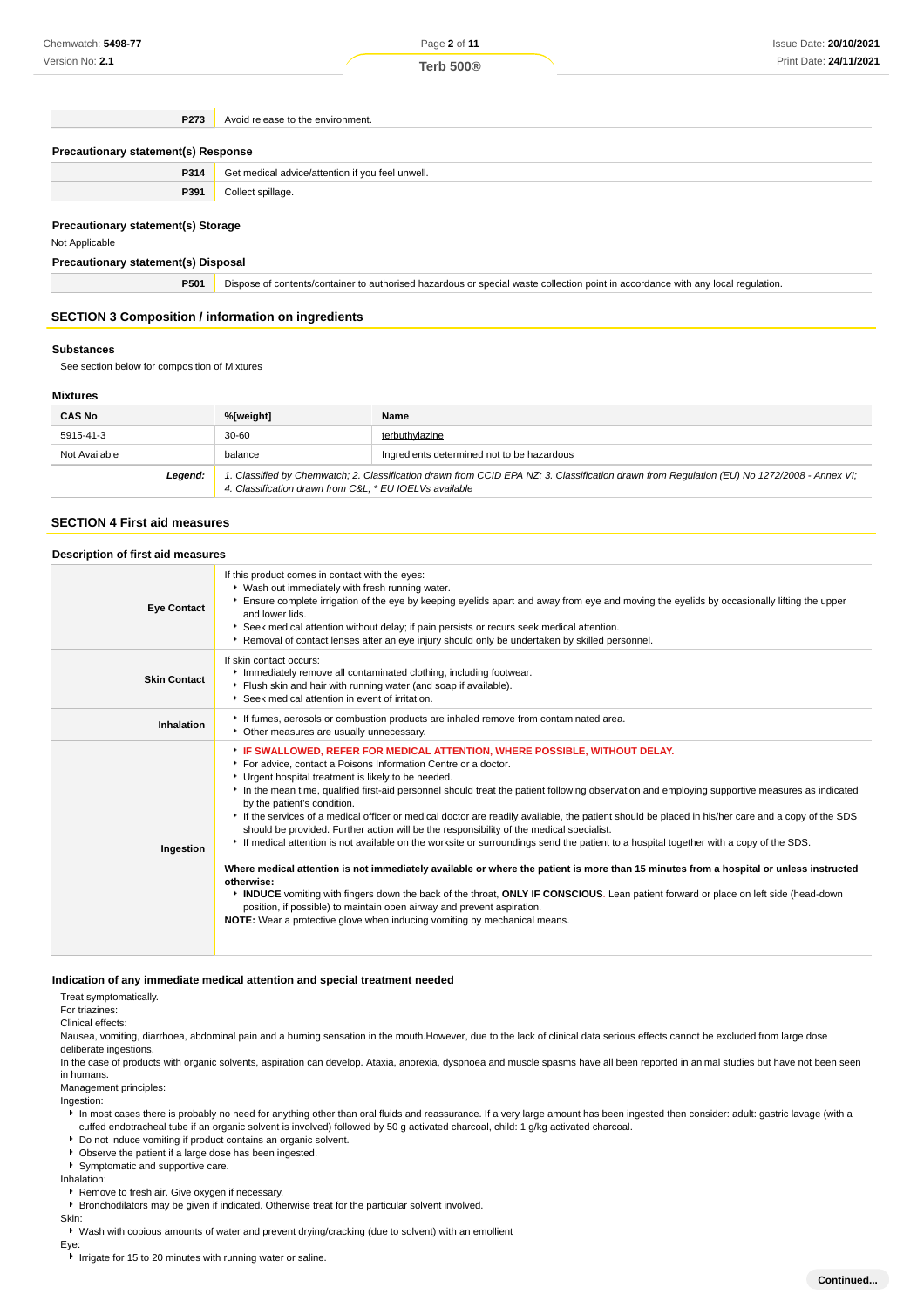Page **3** of **11**

**Terb 500®**

Refer to an ophthalmologist. IPCS InChem Series

# **SECTION 5 Firefighting measures**

## **Extinguishing media**

- Foam.
- Dry chemical powder.
- **BCF** (where regulations permit).
- Carbon dioxide.
- Water spray or fog Large fires only.

#### **Special hazards arising from the substrate or mixture**

| <b>Fire Incompatibility</b>    | Avoid contamination with oxidising agents i.e. nitrates, oxidising acids, chlorine bleaches, pool chlorine etc. as ignition may result                                                                                                                                                                                                                                                                                                                                                                                                    |  |  |
|--------------------------------|-------------------------------------------------------------------------------------------------------------------------------------------------------------------------------------------------------------------------------------------------------------------------------------------------------------------------------------------------------------------------------------------------------------------------------------------------------------------------------------------------------------------------------------------|--|--|
| <b>Advice for firefighters</b> |                                                                                                                                                                                                                                                                                                                                                                                                                                                                                                                                           |  |  |
| <b>Fire Fighting</b>           | Alert Fire Brigade and tell them location and nature of hazard.<br>▶ Wear full body protective clothing with breathing apparatus.<br>▶ Prevent, by any means available, spillage from entering drains or water course.<br>Use water delivered as a fine spray to control fire and cool adjacent area.<br>Avoid spraying water onto liquid pools.<br>DO NOT approach containers suspected to be hot.<br>Cool fire exposed containers with water spray from a protected location.<br>If safe to do so, remove containers from path of fire. |  |  |
| <b>Fire/Explosion Hazard</b>   | Combustible.<br>Slight fire hazard when exposed to heat or flame.<br>Heating may cause expansion or decomposition leading to violent rupture of containers.<br>• On combustion, may emit toxic fumes of carbon monoxide (CO).<br>May emit acrid smoke.<br>Mists containing combustible materials may be explosive.<br>Combustion products include:<br>carbon dioxide (CO2)<br>hydrogen chloride<br>phosgene<br>nitrogen oxides (NOx)<br>other pyrolysis products typical of burning organic material.                                     |  |  |

## **SECTION 6 Accidental release measures**

## **Personal precautions, protective equipment and emergency procedures**

See section 8

#### **Environmental precautions**

See section 12

#### **Methods and material for containment and cleaning up**

| <b>Minor Spills</b> | Environmental hazard - contain spillage.<br>Clean up all spills immediately.<br>Avoid breathing vapours and contact with skin and eyes.<br>▶ Control personal contact with the substance, by using protective equipment.<br>Contain and absorb spill with sand, earth, inert material or vermiculite.<br>▶ Wipe up.<br>• Place in a suitable, labelled container for waste disposal.                                                                                                                                                                                                                                                                                                                                                                                                                                    |
|---------------------|-------------------------------------------------------------------------------------------------------------------------------------------------------------------------------------------------------------------------------------------------------------------------------------------------------------------------------------------------------------------------------------------------------------------------------------------------------------------------------------------------------------------------------------------------------------------------------------------------------------------------------------------------------------------------------------------------------------------------------------------------------------------------------------------------------------------------|
| <b>Major Spills</b> | Environmental hazard - contain spillage.<br>Moderate hazard.<br>Clear area of personnel and move upwind.<br>Alert Fire Brigade and tell them location and nature of hazard.<br>• Wear breathing apparatus plus protective gloves.<br>▶ Prevent, by any means available, spillage from entering drains or water course.<br>No smoking, naked lights or ignition sources.<br>Increase ventilation.<br>Stop leak if safe to do so.<br>Contain spill with sand, earth or vermiculite.<br>• Collect recoverable product into labelled containers for recycling.<br>Absorb remaining product with sand, earth or vermiculite.<br>Collect solid residues and seal in labelled drums for disposal.<br>▶ Wash area and prevent runoff into drains.<br>If contamination of drains or waterways occurs, advise emergency services. |

Personal Protective Equipment advice is contained in Section 8 of the SDS.

# **SECTION 7 Handling and storage**

| Precautions for safe handling |                                                                                                                                                                                                                                                                 |  |
|-------------------------------|-----------------------------------------------------------------------------------------------------------------------------------------------------------------------------------------------------------------------------------------------------------------|--|
| Safe handling                 | Avoid all personal contact, including inhalation.<br>Wear protective clothing when risk of exposure occurs.<br>Use in a well-ventilated area.<br>Prevent concentration in hollows and sumps.<br>DO NOT enter confined spaces until atmosphere has been checked. |  |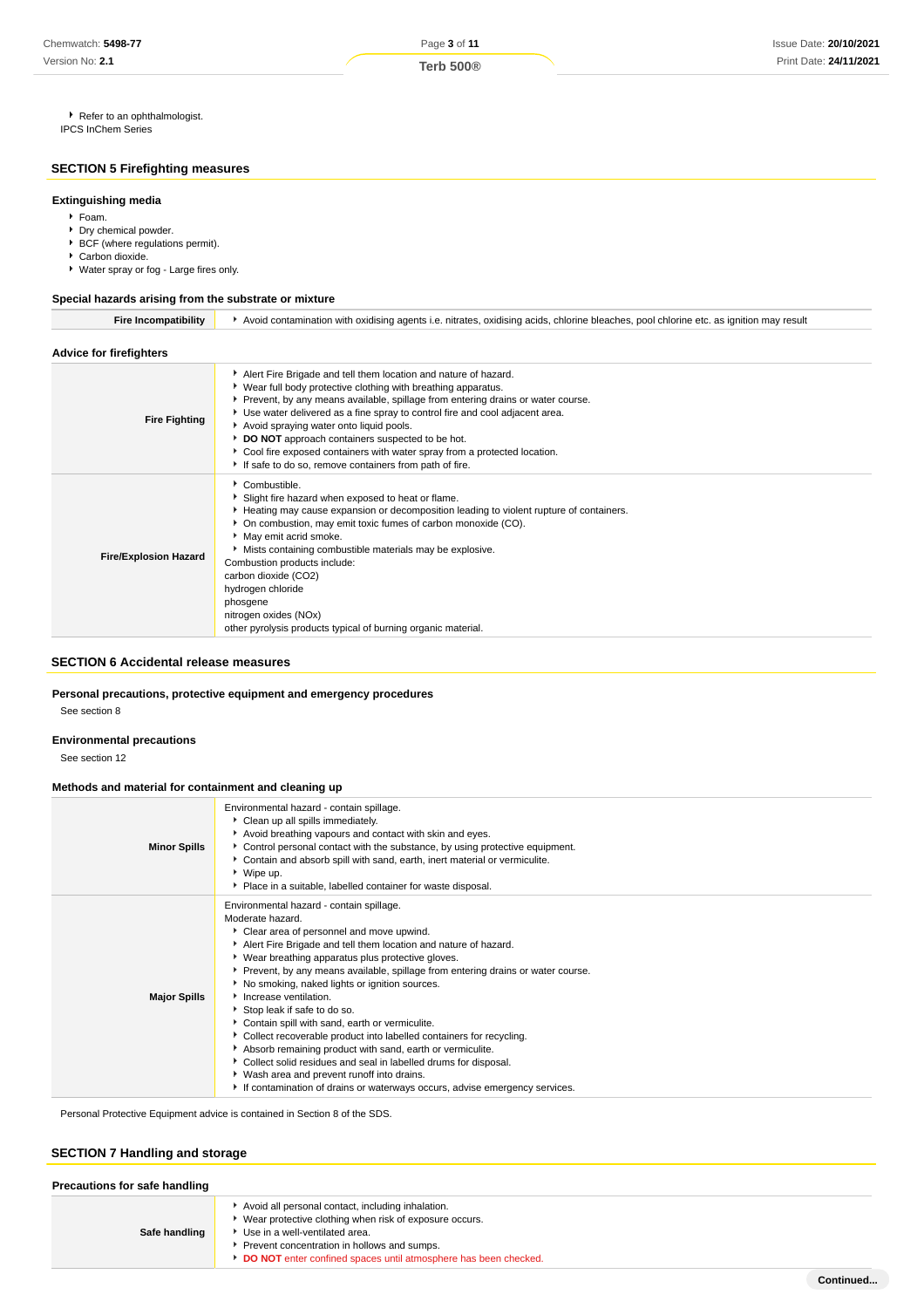**DO NOT** allow material to contact humans, exposed food or food utensils. Avoid contact with incompatible materials. When handling, **DO NOT** eat, drink or smoke. Keep containers securely sealed when not in use. Avoid physical damage to containers. Always wash hands with soap and water after handling. Work clothes should be laundered separately. Launder contaminated clothing before re-use. Use good occupational work practice. Observe manufacturer's storage and handling recommendations contained within this SDS. Atmosphere should be regularly checked against established exposure standards to ensure safe working conditions are maintained. **Other information** Store in original containers. Keep containers securely sealed. No smoking, naked lights or ignition sources. Store in a cool, dry, well-ventilated area. Store away from incompatible materials and foodstuff containers. Protect containers against physical damage and check regularly for leaks. Observe manufacturer's storage and handling recommendations contained within this SDS.

## **Conditions for safe storage, including any incompatibilities**



 $X - M$ ust not be stored together<br>0  $-M$ ay be stored together with

**0** — May be stored together with specific preventions

**+** — May be stored together

Note: Depending on other risk factors, compatibility assessment based on the table above may not be relevant to storage situations, particularly where large volumes of dangerous goods are stored and handled. Reference should be made to the Safety Data Sheets for each substance or article and risks assessed accordingly.

#### **SECTION 8 Exposure controls / personal protection**

**+ x + o + + +**

#### **Control parameters**

**Occupational Exposure Limits (OEL)**

## **INGREDIENT DATA**

Not Available

#### **Emergency Limits**

| Ingredient                           | TEEL-1               | TEEL-2        |                     | TEEL-3        |
|--------------------------------------|----------------------|---------------|---------------------|---------------|
| Terb 500 <sup>®</sup>                | Not Available        | Not Available |                     | Not Available |
|                                      |                      |               |                     |               |
| Ingredient                           | <b>Original IDLH</b> |               | <b>Revised IDLH</b> |               |
| terbuthylazine                       | Not Available        |               | Not Available       |               |
| <b>Occupational Exposure Banding</b> |                      |               |                     |               |

| Ingredient     | <b>Occupational Exposure Band Rating</b>                                                                                                                                                                                                                                                                                                                                 | <b>Occupational Exposure Band Limit</b> |
|----------------|--------------------------------------------------------------------------------------------------------------------------------------------------------------------------------------------------------------------------------------------------------------------------------------------------------------------------------------------------------------------------|-----------------------------------------|
| terbuthylazine |                                                                                                                                                                                                                                                                                                                                                                          | $\leq$ 0.01 mg/m <sup>3</sup>           |
| Notes:         | Occupational exposure banding is a process of assigning chemicals into specific categories or bands based on a chemical's potency and the<br>adverse health outcomes associated with exposure. The output of this process is an occupational exposure band (OEB), which corresponds to a<br>range of exposure concentrations that are expected to protect worker health. |                                         |

#### **MATERIAL DATA**

| <b>Exposure controls</b>            |                                                                                                                                                                                                                                                                                                                                                                                                                                                                                                                                                                                                                                                                                                                                                                                                                                                                                                                                                                                                                                                                                                                                                                                                                                                                                                                                                                                                                                 |                                    |
|-------------------------------------|---------------------------------------------------------------------------------------------------------------------------------------------------------------------------------------------------------------------------------------------------------------------------------------------------------------------------------------------------------------------------------------------------------------------------------------------------------------------------------------------------------------------------------------------------------------------------------------------------------------------------------------------------------------------------------------------------------------------------------------------------------------------------------------------------------------------------------------------------------------------------------------------------------------------------------------------------------------------------------------------------------------------------------------------------------------------------------------------------------------------------------------------------------------------------------------------------------------------------------------------------------------------------------------------------------------------------------------------------------------------------------------------------------------------------------|------------------------------------|
| Appropriate engineering<br>controls | Engineering controls are used to remove a hazard or place a barrier between the worker and the hazard. Well-designed engineering controls can<br>be highly effective in protecting workers and will typically be independent of worker interactions to provide this high level of protection.<br>The basic types of engineering controls are:<br>Process controls which involve changing the way a job activity or process is done to reduce the risk.<br>Enclosure and/or isolation of emission source which keeps a selected hazard "physically" away from the worker and ventilation that strategically<br>"adds" and "removes" air in the work environment. Ventilation can remove or dilute an air contaminant if designed properly. The design of a<br>ventilation system must match the particular process and chemical or contaminant in use.<br>Employers may need to use multiple types of controls to prevent employee overexposure.<br>General exhaust is adequate under normal operating conditions. If risk of overexposure exists, wear SAA approved respirator. Correct fit is<br>essential to obtain adequate protection. Provide adequate ventilation in warehouse or closed storage areas. Air contaminants generated in the<br>workplace possess varying "escape" velocities which, in turn, determine the "capture velocities" of fresh circulating air required to effectively<br>remove the contaminant. |                                    |
|                                     | Type of Contaminant:                                                                                                                                                                                                                                                                                                                                                                                                                                                                                                                                                                                                                                                                                                                                                                                                                                                                                                                                                                                                                                                                                                                                                                                                                                                                                                                                                                                                            | Air Speed:                         |
|                                     | solvent, vapours, degreasing etc., evaporating from tank (in still air)                                                                                                                                                                                                                                                                                                                                                                                                                                                                                                                                                                                                                                                                                                                                                                                                                                                                                                                                                                                                                                                                                                                                                                                                                                                                                                                                                         | $0.25 - 0.5$ m/s<br>(50-100 f/min) |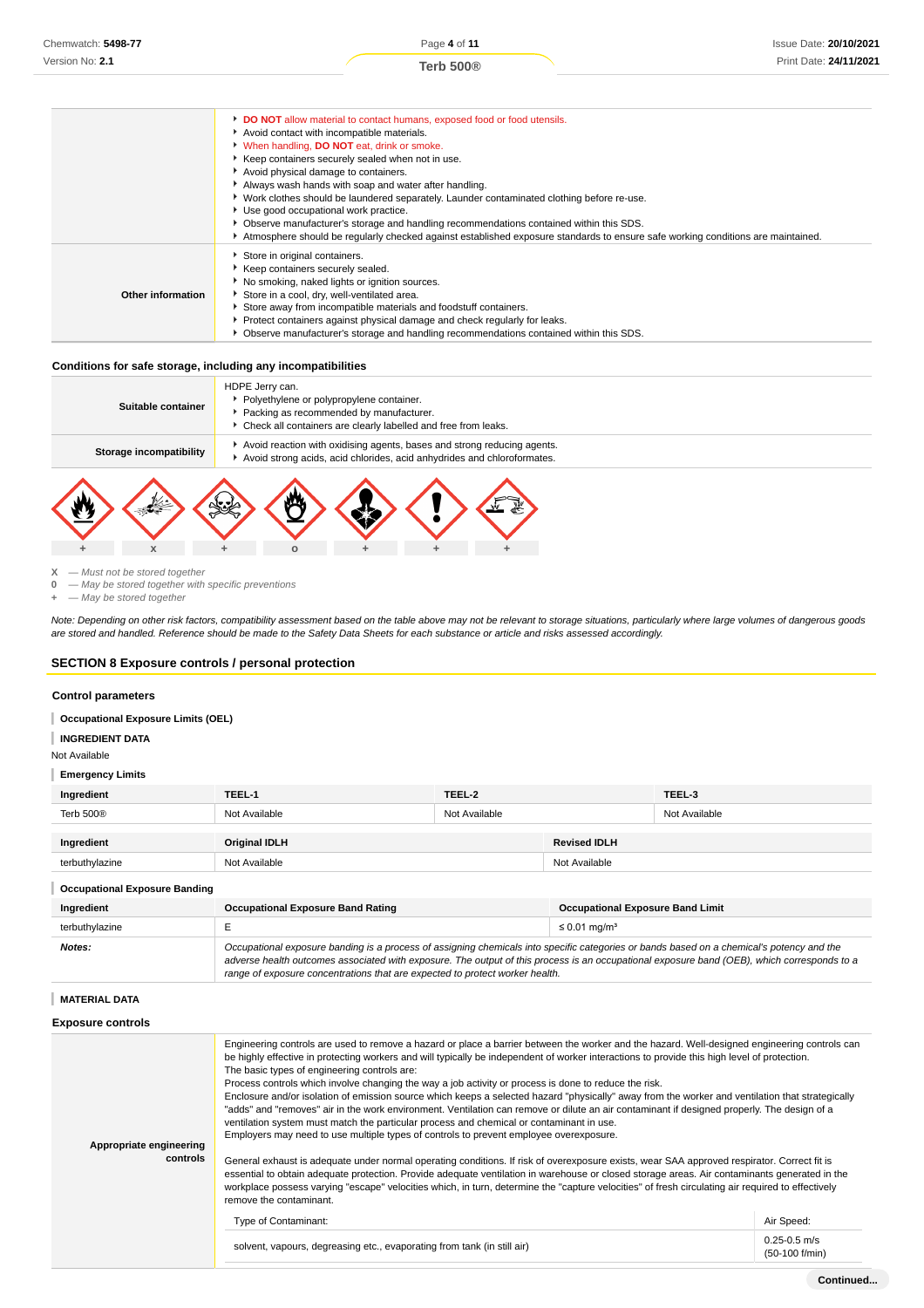|                            | aerosols, fumes from pouring operations, intermittent container filling, low speed conveyer transfers, welding, spray<br>0.5-1 m/s (100-200<br>drift, plating acid fumes, pickling (released at low velocity into zone of active generation)<br>f/min.)                                                                                                                                                                                                                                                                                                                                                                                                                                                                                                                                                                                                                                                                                                                                                                                                                                                                                                                                                                                                                                                                                                                                                                                                                                                                                                                                                                                                                                                                                                                                                                                                                                                                                                                                                                                                                                                                                                                                                                                                                                                                                                                                                                                                                                                                                                                                                                                                                                                                                                                                                                                                                                                                                                                                                                                                                                                                                                                                                                                                                                                                                                                                                                                                                                                                                    |                                                           |  |  |  |  |
|----------------------------|--------------------------------------------------------------------------------------------------------------------------------------------------------------------------------------------------------------------------------------------------------------------------------------------------------------------------------------------------------------------------------------------------------------------------------------------------------------------------------------------------------------------------------------------------------------------------------------------------------------------------------------------------------------------------------------------------------------------------------------------------------------------------------------------------------------------------------------------------------------------------------------------------------------------------------------------------------------------------------------------------------------------------------------------------------------------------------------------------------------------------------------------------------------------------------------------------------------------------------------------------------------------------------------------------------------------------------------------------------------------------------------------------------------------------------------------------------------------------------------------------------------------------------------------------------------------------------------------------------------------------------------------------------------------------------------------------------------------------------------------------------------------------------------------------------------------------------------------------------------------------------------------------------------------------------------------------------------------------------------------------------------------------------------------------------------------------------------------------------------------------------------------------------------------------------------------------------------------------------------------------------------------------------------------------------------------------------------------------------------------------------------------------------------------------------------------------------------------------------------------------------------------------------------------------------------------------------------------------------------------------------------------------------------------------------------------------------------------------------------------------------------------------------------------------------------------------------------------------------------------------------------------------------------------------------------------------------------------------------------------------------------------------------------------------------------------------------------------------------------------------------------------------------------------------------------------------------------------------------------------------------------------------------------------------------------------------------------------------------------------------------------------------------------------------------------------------------------------------------------------------------------------------------------------|-----------------------------------------------------------|--|--|--|--|
|                            | direct spray, spray painting in shallow booths, drum filling, conveyer loading, crusher dusts, gas discharge (active<br>generation into zone of rapid air motion)                                                                                                                                                                                                                                                                                                                                                                                                                                                                                                                                                                                                                                                                                                                                                                                                                                                                                                                                                                                                                                                                                                                                                                                                                                                                                                                                                                                                                                                                                                                                                                                                                                                                                                                                                                                                                                                                                                                                                                                                                                                                                                                                                                                                                                                                                                                                                                                                                                                                                                                                                                                                                                                                                                                                                                                                                                                                                                                                                                                                                                                                                                                                                                                                                                                                                                                                                                          | 1-2.5 m/s (200-500<br>f/min)                              |  |  |  |  |
|                            | grinding, abrasive blasting, tumbling, high speed wheel generated dusts (released at high initial velocity into zone of<br>very high rapid air motion).                                                                                                                                                                                                                                                                                                                                                                                                                                                                                                                                                                                                                                                                                                                                                                                                                                                                                                                                                                                                                                                                                                                                                                                                                                                                                                                                                                                                                                                                                                                                                                                                                                                                                                                                                                                                                                                                                                                                                                                                                                                                                                                                                                                                                                                                                                                                                                                                                                                                                                                                                                                                                                                                                                                                                                                                                                                                                                                                                                                                                                                                                                                                                                                                                                                                                                                                                                                    | $2.5 - 10$ m/s<br>(500-2000 f/min.)                       |  |  |  |  |
|                            | Within each range the appropriate value depends on:                                                                                                                                                                                                                                                                                                                                                                                                                                                                                                                                                                                                                                                                                                                                                                                                                                                                                                                                                                                                                                                                                                                                                                                                                                                                                                                                                                                                                                                                                                                                                                                                                                                                                                                                                                                                                                                                                                                                                                                                                                                                                                                                                                                                                                                                                                                                                                                                                                                                                                                                                                                                                                                                                                                                                                                                                                                                                                                                                                                                                                                                                                                                                                                                                                                                                                                                                                                                                                                                                        |                                                           |  |  |  |  |
|                            | Lower end of the range                                                                                                                                                                                                                                                                                                                                                                                                                                                                                                                                                                                                                                                                                                                                                                                                                                                                                                                                                                                                                                                                                                                                                                                                                                                                                                                                                                                                                                                                                                                                                                                                                                                                                                                                                                                                                                                                                                                                                                                                                                                                                                                                                                                                                                                                                                                                                                                                                                                                                                                                                                                                                                                                                                                                                                                                                                                                                                                                                                                                                                                                                                                                                                                                                                                                                                                                                                                                                                                                                                                     |                                                           |  |  |  |  |
|                            | 1: Room air currents minimal or favourable to capture                                                                                                                                                                                                                                                                                                                                                                                                                                                                                                                                                                                                                                                                                                                                                                                                                                                                                                                                                                                                                                                                                                                                                                                                                                                                                                                                                                                                                                                                                                                                                                                                                                                                                                                                                                                                                                                                                                                                                                                                                                                                                                                                                                                                                                                                                                                                                                                                                                                                                                                                                                                                                                                                                                                                                                                                                                                                                                                                                                                                                                                                                                                                                                                                                                                                                                                                                                                                                                                                                      | Upper end of the range<br>1: Disturbing room air currents |  |  |  |  |
|                            | 2: Contaminants of low toxicity or of nuisance value only                                                                                                                                                                                                                                                                                                                                                                                                                                                                                                                                                                                                                                                                                                                                                                                                                                                                                                                                                                                                                                                                                                                                                                                                                                                                                                                                                                                                                                                                                                                                                                                                                                                                                                                                                                                                                                                                                                                                                                                                                                                                                                                                                                                                                                                                                                                                                                                                                                                                                                                                                                                                                                                                                                                                                                                                                                                                                                                                                                                                                                                                                                                                                                                                                                                                                                                                                                                                                                                                                  | 2: Contaminants of high toxicity                          |  |  |  |  |
|                            | 3: Intermittent, low production.                                                                                                                                                                                                                                                                                                                                                                                                                                                                                                                                                                                                                                                                                                                                                                                                                                                                                                                                                                                                                                                                                                                                                                                                                                                                                                                                                                                                                                                                                                                                                                                                                                                                                                                                                                                                                                                                                                                                                                                                                                                                                                                                                                                                                                                                                                                                                                                                                                                                                                                                                                                                                                                                                                                                                                                                                                                                                                                                                                                                                                                                                                                                                                                                                                                                                                                                                                                                                                                                                                           | 3: High production, heavy use                             |  |  |  |  |
|                            | 4: Large hood or large air mass in motion                                                                                                                                                                                                                                                                                                                                                                                                                                                                                                                                                                                                                                                                                                                                                                                                                                                                                                                                                                                                                                                                                                                                                                                                                                                                                                                                                                                                                                                                                                                                                                                                                                                                                                                                                                                                                                                                                                                                                                                                                                                                                                                                                                                                                                                                                                                                                                                                                                                                                                                                                                                                                                                                                                                                                                                                                                                                                                                                                                                                                                                                                                                                                                                                                                                                                                                                                                                                                                                                                                  | 4: Small hood - local control only                        |  |  |  |  |
|                            | Simple theory shows that air velocity falls rapidly with distance away from the opening of a simple extraction pipe. Velocity generally decreases<br>with the square of distance from the extraction point (in simple cases). Therefore the air speed at the extraction point should be adjusted,<br>accordingly, after reference to distance from the contaminating source. The air velocity at the extraction fan, for example, should be a minimum<br>of 1-2 m/s (200-400 f/min.) for extraction of solvents generated in a tank 2 meters distant from the extraction point. Other mechanical<br>considerations, producing performance deficits within the extraction apparatus, make it essential that theoretical air velocities are multiplied by<br>factors of 10 or more when extraction systems are installed or used.                                                                                                                                                                                                                                                                                                                                                                                                                                                                                                                                                                                                                                                                                                                                                                                                                                                                                                                                                                                                                                                                                                                                                                                                                                                                                                                                                                                                                                                                                                                                                                                                                                                                                                                                                                                                                                                                                                                                                                                                                                                                                                                                                                                                                                                                                                                                                                                                                                                                                                                                                                                                                                                                                                            |                                                           |  |  |  |  |
| <b>Personal protection</b> |                                                                                                                                                                                                                                                                                                                                                                                                                                                                                                                                                                                                                                                                                                                                                                                                                                                                                                                                                                                                                                                                                                                                                                                                                                                                                                                                                                                                                                                                                                                                                                                                                                                                                                                                                                                                                                                                                                                                                                                                                                                                                                                                                                                                                                                                                                                                                                                                                                                                                                                                                                                                                                                                                                                                                                                                                                                                                                                                                                                                                                                                                                                                                                                                                                                                                                                                                                                                                                                                                                                                            |                                                           |  |  |  |  |
| Eye and face protection    | Safety glasses with side shields.<br>Chemical goggles.<br>Contact lenses may pose a special hazard; soft contact lenses may absorb and concentrate irritants. A written policy document, describing<br>the wearing of lenses or restrictions on use, should be created for each workplace or task. This should include a review of lens absorption<br>and adsorption for the class of chemicals in use and an account of injury experience. Medical and first-aid personnel should be trained in<br>their removal and suitable equipment should be readily available. In the event of chemical exposure, begin eye irrigation immediately and<br>remove contact lens as soon as practicable. Lens should be removed at the first signs of eye redness or irritation - lens should be removed in<br>a clean environment only after workers have washed hands thoroughly. [CDC NIOSH Current Intelligence Bulletin 59], [AS/NZS 1336 or<br>national equivalent]                                                                                                                                                                                                                                                                                                                                                                                                                                                                                                                                                                                                                                                                                                                                                                                                                                                                                                                                                                                                                                                                                                                                                                                                                                                                                                                                                                                                                                                                                                                                                                                                                                                                                                                                                                                                                                                                                                                                                                                                                                                                                                                                                                                                                                                                                                                                                                                                                                                                                                                                                                              |                                                           |  |  |  |  |
| <b>Skin protection</b>     | See Hand protection below                                                                                                                                                                                                                                                                                                                                                                                                                                                                                                                                                                                                                                                                                                                                                                                                                                                                                                                                                                                                                                                                                                                                                                                                                                                                                                                                                                                                                                                                                                                                                                                                                                                                                                                                                                                                                                                                                                                                                                                                                                                                                                                                                                                                                                                                                                                                                                                                                                                                                                                                                                                                                                                                                                                                                                                                                                                                                                                                                                                                                                                                                                                                                                                                                                                                                                                                                                                                                                                                                                                  |                                                           |  |  |  |  |
| Hands/feet protection      | ▶ Wear chemical protective gloves, e.g. PVC.<br>▶ Wear safety footwear or safety gumboots, e.g. Rubber<br>The selection of suitable gloves does not only depend on the material, but also on further marks of quality which vary from manufacturer to<br>manufacturer. Where the chemical is a preparation of several substances, the resistance of the glove material can not be calculated in advance<br>and has therefore to be checked prior to the application.<br>The exact break through time for substances has to be obtained from the manufacturer of the protective gloves and has to be observed when<br>making a final choice.<br>Personal hygiene is a key element of effective hand care. Gloves must only be worn on clean hands. After using gloves, hands should be<br>washed and dried thoroughly. Application of a non-perfumed moisturiser is recommended.<br>Suitability and durability of glove type is dependent on usage. Important factors in the selection of gloves include:<br>frequency and duration of contact,<br>chemical resistance of glove material,<br>$\cdot$<br>glove thickness and<br>dexterity<br>٠<br>Select gloves tested to a relevant standard (e.g. Europe EN 374, US F739, AS/NZS 2161.1 or national equivalent).<br>When prolonged or frequently repeated contact may occur, a glove with a protection class of 5 or higher (breakthrough time greater than<br>240 minutes according to EN 374, AS/NZS 2161.10.1 or national equivalent) is recommended.<br>When only brief contact is expected, a glove with a protection class of 3 or higher (breakthrough time greater than 60 minutes according to<br>EN 374, AS/NZS 2161.10.1 or national equivalent) is recommended.<br>Some glove polymer types are less affected by movement and this should be taken into account when considering gloves for long-term<br>use.<br>Contaminated gloves should be replaced.<br>$\cdot$<br>As defined in ASTM F-739-96 in any application, gloves are rated as:<br>Excellent when breakthrough time > 480 min<br>Good when breakthrough time > 20 min<br>$\cdot$<br>Fair when breakthrough time < 20 min<br>$\cdot$<br>Poor when glove material degrades<br>$\cdot$<br>For general applications, gloves with a thickness typically greater than 0.35 mm, are recommended.<br>It should be emphasised that glove thickness is not necessarily a good predictor of glove resistance to a specific chemical, as the permeation<br>efficiency of the glove will be dependent on the exact composition of the glove material. Therefore, glove selection should also be based on<br>consideration of the task requirements and knowledge of breakthrough times.<br>Glove thickness may also vary depending on the glove manufacturer, the glove type and the glove model. Therefore, the manufacturers'<br>technical data should always be taken into account to ensure selection of the most appropriate glove for the task.<br>Note: Depending on the activity being conducted, gloves of varying thickness may be required for specific tasks. For example:<br>Thinner gloves (down to 0.1 mm or less) may be required where a high degree of manual dexterity is needed. However, these gloves are<br>only likely to give short duration protection and would normally be just for single use applications, then disposed of.<br>Thicker gloves (up to 3 mm or more) may be required where there is a mechanical (as well as a chemical) risk i.e. where there is abrasion<br>or puncture potential |                                                           |  |  |  |  |
|                            | moisturiser is recommended.                                                                                                                                                                                                                                                                                                                                                                                                                                                                                                                                                                                                                                                                                                                                                                                                                                                                                                                                                                                                                                                                                                                                                                                                                                                                                                                                                                                                                                                                                                                                                                                                                                                                                                                                                                                                                                                                                                                                                                                                                                                                                                                                                                                                                                                                                                                                                                                                                                                                                                                                                                                                                                                                                                                                                                                                                                                                                                                                                                                                                                                                                                                                                                                                                                                                                                                                                                                                                                                                                                                |                                                           |  |  |  |  |
| <b>Body protection</b>     | See Other protection below                                                                                                                                                                                                                                                                                                                                                                                                                                                                                                                                                                                                                                                                                                                                                                                                                                                                                                                                                                                                                                                                                                                                                                                                                                                                                                                                                                                                                                                                                                                                                                                                                                                                                                                                                                                                                                                                                                                                                                                                                                                                                                                                                                                                                                                                                                                                                                                                                                                                                                                                                                                                                                                                                                                                                                                                                                                                                                                                                                                                                                                                                                                                                                                                                                                                                                                                                                                                                                                                                                                 |                                                           |  |  |  |  |
| Other protection           | • Overalls.<br>P.V.C apron.<br>Barrier cream.                                                                                                                                                                                                                                                                                                                                                                                                                                                                                                                                                                                                                                                                                                                                                                                                                                                                                                                                                                                                                                                                                                                                                                                                                                                                                                                                                                                                                                                                                                                                                                                                                                                                                                                                                                                                                                                                                                                                                                                                                                                                                                                                                                                                                                                                                                                                                                                                                                                                                                                                                                                                                                                                                                                                                                                                                                                                                                                                                                                                                                                                                                                                                                                                                                                                                                                                                                                                                                                                                              |                                                           |  |  |  |  |

Skin cleansing cream.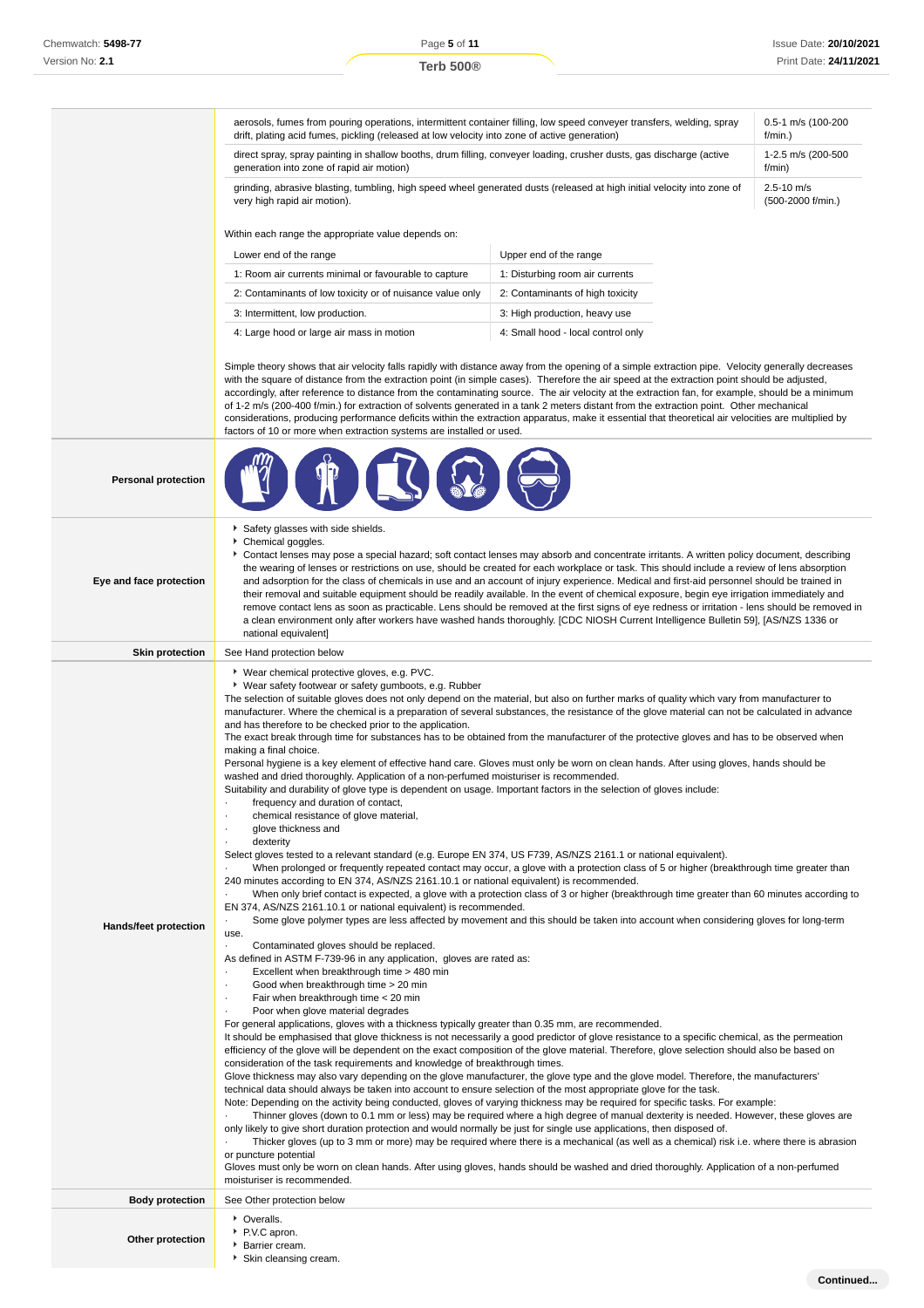Version No: **2.1**

Eye wash unit.

#### **Respiratory protection**

Type A Filter of sufficient capacity. (AS/NZS 1716 & 1715, EN 143:2000 & 149:2001, ANSI Z88 or national equivalent)

Selection of the Class and Type of respirator will depend upon the level of breathing zone contaminant and the chemical nature of the contaminant. Protection Factors (defined as the ratio of contaminant outside and inside the mask) may also be important.

| Required minimum protection factor | Maximum gas/vapour concentration present in air p.p.m. (by volume) | <b>Half-face Respirator</b> | <b>Full-Face Respirator</b> |
|------------------------------------|--------------------------------------------------------------------|-----------------------------|-----------------------------|
| up to 10                           | 1000                                                               | A-AUS / Class1              |                             |
| up to 50                           | 1000                                                               |                             | A-AUS / Class 1             |
| up to 50                           | 5000                                                               | Airline <sup>*</sup>        | -                           |
| up to 100                          | 5000                                                               |                             | $A-2$                       |
| up to 100                          | 10000                                                              |                             | $A-3$                       |
| $100+$                             |                                                                    |                             | Airline**                   |

\* - Continuous Flow \*\* - Continuous-flow or positive pressure demand

A(All classes) = Organic vapours, B AUS or B1 = Acid gasses, B2 = Acid gas or hydrogen cyanide(HCN), B3 = Acid gas or hydrogen cyanide(HCN), E = Sulfur dioxide(SO2), G = Agricultural chemicals, K = Ammonia(NH3), Hg = Mercury, NO = Oxides of nitrogen, MB = Methyl bromide, AX = Low boiling point organic compounds(below 65 degC)

Cartridge respirators should never be used for emergency ingress or in areas of unknown vapour concentrations or oxygen content.

The wearer must be warned to leave the contaminated area immediately on detecting any odours through the respirator. The odour may indicate that the mask is not functioning properly, that the vapour concentration is too high, or that the mask is not properly fitted. Because of these limitations, only restricted use of cartridge respirators is considered appropriate.

Cartridge performance is affected by humidity. Cartridges should be changed after 2 hr of continuous use unless it is determined that the humidity is less than 75%, in which case, cartridges can be used for 4 hr. Used cartridges should be discarded daily, regardless of the length of time used

#### **SECTION 9 Physical and chemical properties**

#### **Information on basic physical and chemical properties**

| Appearance                                      | White suspension; dispersible in water. |                                            |                |
|-------------------------------------------------|-----------------------------------------|--------------------------------------------|----------------|
|                                                 |                                         |                                            |                |
| <b>Physical state</b>                           | Liquid                                  | Relative density (Water = $1$ )            | 1.12           |
| Odour                                           | Not Available                           | Partition coefficient n-octanol<br>/ water | Not Available  |
| <b>Odour threshold</b>                          | Not Available                           | Auto-ignition temperature (°C)             | Not Available  |
| pH (as supplied)                                | $6-9$                                   | <b>Decomposition temperature</b>           | Not Available  |
| Melting point / freezing point<br>(°C)          | Not Available                           | Viscosity (cSt)                            | Not Available  |
| Initial boiling point and boiling<br>range (°C) | Not Available                           | Molecular weight (g/mol)                   | Not Applicable |
| Flash point (°C)                                | Not Available                           | <b>Taste</b>                               | Not Available  |
| <b>Evaporation rate</b>                         | Not Available                           | <b>Explosive properties</b>                | Not Available  |
| Flammability                                    | Not Available                           | <b>Oxidising properties</b>                | Not Available  |
| Upper Explosive Limit (%)                       | Not Available                           | Surface Tension (dyn/cm or<br>$mN/m$ )     | Not Available  |
| Lower Explosive Limit (%)                       | Not Available                           | <b>Volatile Component (%vol)</b>           | Not Available  |
| Vapour pressure (kPa)                           | Not Available                           | Gas group                                  | Not Available  |
| Solubility in water                             | Dispersible                             | pH as a solution (%)                       | Not Available  |
| Vapour density (Air = 1)                        | Not Available                           | VOC g/L                                    | Not Available  |

#### **SECTION 10 Stability and reactivity**

| Reactivity                                 | See section 7                                                                                                                    |
|--------------------------------------------|----------------------------------------------------------------------------------------------------------------------------------|
| <b>Chemical stability</b>                  | Unstable in the presence of incompatible materials.<br>Product is considered stable.<br>Hazardous polymerisation will not occur. |
| Possibility of hazardous<br>reactions      | See section 7                                                                                                                    |
| <b>Conditions to avoid</b>                 | See section 7                                                                                                                    |
| Incompatible materials                     | See section 7                                                                                                                    |
| <b>Hazardous decomposition</b><br>products | See section 5                                                                                                                    |

## **SECTION 11 Toxicological information**

**Inhaled**

**Information on toxicological effects**

The material is not thought to produce either adverse health effects or irritation of the respiratory tract following inhalation (as classified by EC Directives using animal models). Nevertheless, adverse systemic effects have been produced following exposure of animals by at least one other route and good hygiene practice requires that exposure be kept to a minimum and that suitable control measures be used in an occupational setting.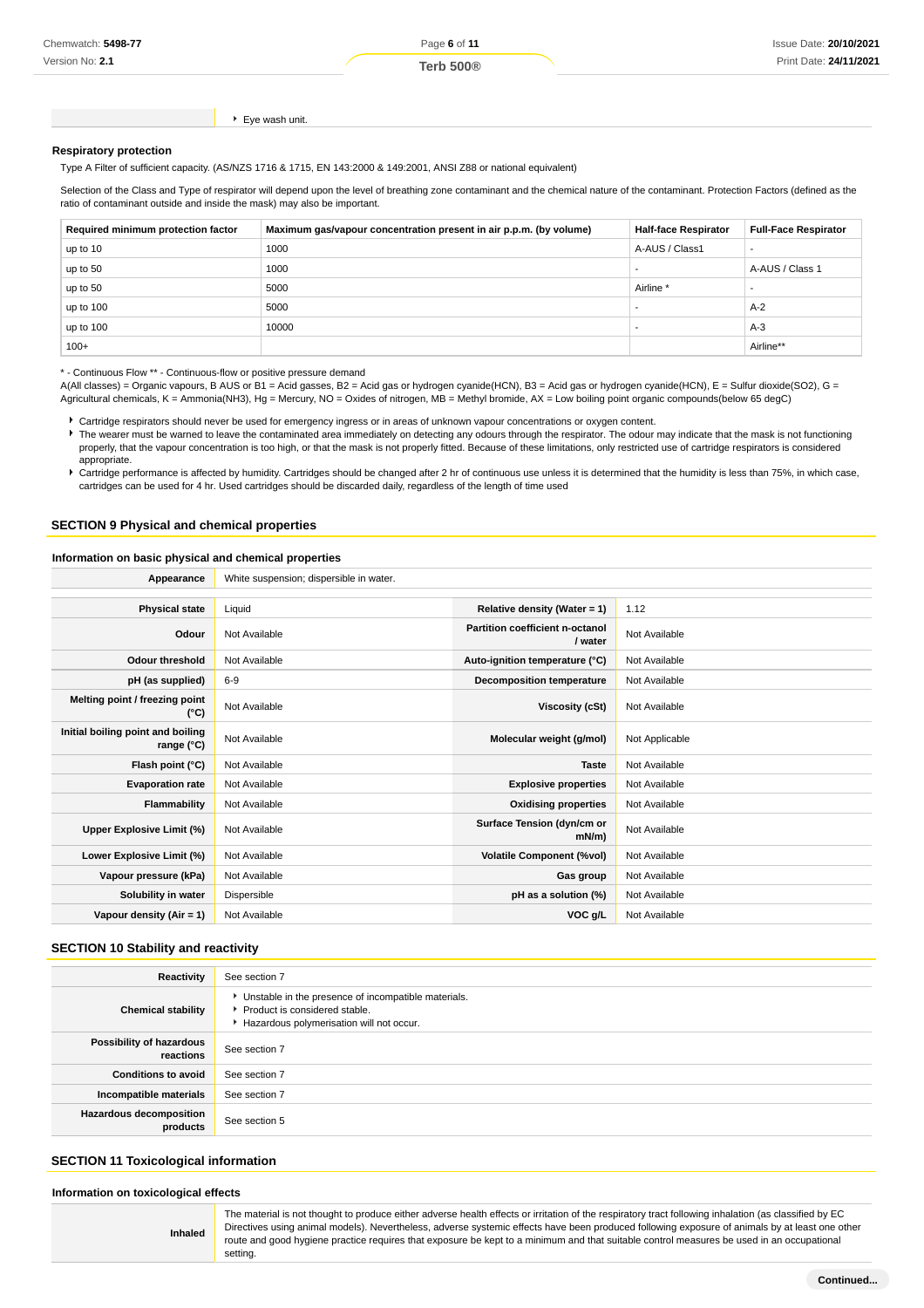| Ingestion           | Short-term administration of derivatives of s-triazines cause structural damage to the liver of test animals. The significance of these results (if<br>any) for human exposure cannot, as yet, be determined. [Foltinova etal - Folia Histochemica 1971]. The s-triazines appear to act at the level of<br>carbohydrate metabolism. The chlorinated, methoxy and methylthio derivatives inhibit starch accumulation by blocking sugar production. The<br>s-triazines also cause the disappearance of sucrose and glyceric acid with the formation of aspartic and malic acids.<br>Accidental ingestion of the material may be damaging to the health of the individual.                                                                                                                                                                                                                                                                                                                                                                                                                                                                                                                                                                                                                                                                                                                                                                                                                                                                                                                                                                                                                                                                                                                                                                                                                                                                                                                                                                                                                                                                                                                                                                                                                                                                                                                                                                                                                                                                                                                                                                                                                                                                                                                                                                                                                                                                                                                                                                                                                                                                                                                                                                         |
|---------------------|-------------------------------------------------------------------------------------------------------------------------------------------------------------------------------------------------------------------------------------------------------------------------------------------------------------------------------------------------------------------------------------------------------------------------------------------------------------------------------------------------------------------------------------------------------------------------------------------------------------------------------------------------------------------------------------------------------------------------------------------------------------------------------------------------------------------------------------------------------------------------------------------------------------------------------------------------------------------------------------------------------------------------------------------------------------------------------------------------------------------------------------------------------------------------------------------------------------------------------------------------------------------------------------------------------------------------------------------------------------------------------------------------------------------------------------------------------------------------------------------------------------------------------------------------------------------------------------------------------------------------------------------------------------------------------------------------------------------------------------------------------------------------------------------------------------------------------------------------------------------------------------------------------------------------------------------------------------------------------------------------------------------------------------------------------------------------------------------------------------------------------------------------------------------------------------------------------------------------------------------------------------------------------------------------------------------------------------------------------------------------------------------------------------------------------------------------------------------------------------------------------------------------------------------------------------------------------------------------------------------------------------------------------------------------------------------------------------------------------------------------------------------------------------------------------------------------------------------------------------------------------------------------------------------------------------------------------------------------------------------------------------------------------------------------------------------------------------------------------------------------------------------------------------------------------------------------------------------------------------------------|
| <b>Skin Contact</b> | The material is not thought to be a skin irritant (i.e. is unlikely to produce irritant dermatitis as described in EC Directives using animal models).<br>Temporary discomfort, however, may result from prolonged dermal exposures. Good hygiene practice requires that exposure be kept to a<br>minimum and that suitable gloves be used in an occupational setting.<br>Skin contact with the material may damage the health of the individual; systemic effects may result following absorption.<br>Open cuts, abraded or irritated skin should not be exposed to this material<br>Entry into the blood-stream through, for example, cuts, abrasions, puncture wounds or lesions, may produce systemic injury with harmful effects.<br>Examine the skin prior to the use of the material and ensure that any external damage is suitably protected.                                                                                                                                                                                                                                                                                                                                                                                                                                                                                                                                                                                                                                                                                                                                                                                                                                                                                                                                                                                                                                                                                                                                                                                                                                                                                                                                                                                                                                                                                                                                                                                                                                                                                                                                                                                                                                                                                                                                                                                                                                                                                                                                                                                                                                                                                                                                                                                          |
| Eye                 | Although the liquid is not thought to be an irritant (as classified by EC Directives), direct contact with the eye may produce transient discomfort<br>characterised by tearing or conjunctival redness (as with windburn).                                                                                                                                                                                                                                                                                                                                                                                                                                                                                                                                                                                                                                                                                                                                                                                                                                                                                                                                                                                                                                                                                                                                                                                                                                                                                                                                                                                                                                                                                                                                                                                                                                                                                                                                                                                                                                                                                                                                                                                                                                                                                                                                                                                                                                                                                                                                                                                                                                                                                                                                                                                                                                                                                                                                                                                                                                                                                                                                                                                                                     |
| Chronic             | Repeated or long-term occupational exposure is likely to produce cumulative health effects involving organs or biochemical systems.<br>Harmful: danger of serious damage to health by prolonged exposure through inhalation, in contact with skin and if swallowed.<br>Serious damage (clear functional disturbance or morphological change which may have toxicological significance) is likely to be caused by<br>repeated or prolonged exposure. As a rule the material produces, or contains a substance which produces severe lesions. Such damage may<br>become apparent following direct application in subchronic (90 day) toxicity studies or following sub-acute (28 day) or chronic (two-year) toxicity<br>tests.<br>On the basis, primarily, of animal experiments, concern has been expressed by at least one classification body that the material may produce<br>carcinogenic or mutagenic effects; in respect of the available information, however, there presently exists inadequate data for making a<br>satisfactory assessment.<br>Epidemiological studies have associated long-term exposures to triazine herbicides with increase risk of ovarian cancer in female farm workers in<br>Italy and of breast cancer in the general population of Kentucky in the United States. In experiments with female F344 rats, atrazine induced<br>tumours of the mammary gland and reproductive organs. Atrazine also caused lengthening of the oestrus cycle, a dose-dependent increase in<br>the plasma levels of 17beta-oestradiol and early onset of mammary and pituitary tumours in female Prague-Dawley rats.<br>Investigations into the mechanism of these apparent oestrogenic effects have not been able to demonstrate any consistent interactions with<br>triazine herbicides with the oestrogen receptor or effects on receptor-mediated responses. Atrazine, simazine and propazine have been shown to<br>induce aromatase activity in a human adrenocortical carcinoma cell line. This response was observed at concentrations in the submicromolar<br>range. Aromatase is a circulating enzyme which converts androstenedione (generated in the adrenals) to oestrone in peripheral tissues such as<br>adipose tissues. Oestrone subsequently undergoes conversion to oestradiol which binds to oestrogen receptors in many tissues with induction of<br>tumours. In addition, many human breast cancers contain aromatase. (Breast cancer therapies, based on aromatase inhibitors, are now<br>available.)<br>The effects of triazine herbicides and some of their metabolites on aromatase activity may provide a partial explanation for the observed increase<br>in plasma oestradiol in rats, together with the observed oestrogen-mediated toxicities in vivo. [1]<br>[1] Sanderson et al: Environmental Health Perspectives, 109, pp 1027-1031, 2001<br>Suggestive evidence between atrazine (or triazines) exposure and an increased risk of prostate cancer, breast cancer, and ovarian cancer have<br>been reported. Although these data provide a suspicion of carcinogenicity, the limited number of investigations and study limitations preclude<br>drawing conclusions regarding these cancer types. |

| <b>TOXICITY</b>                                                                                                                                                                                                                 | <b>IRRITATION</b>               |  |
|---------------------------------------------------------------------------------------------------------------------------------------------------------------------------------------------------------------------------------|---------------------------------|--|
| Not Available                                                                                                                                                                                                                   | Not Available                   |  |
| <b>TOXICITY</b>                                                                                                                                                                                                                 | <b>IRRITATION</b>               |  |
| dermal (rat) LD50: >3000 mg/kg $[2]$                                                                                                                                                                                            | Skin (rabbit): non-irritating * |  |
| Inhalation(Rat) LC50; > 3.51 mg/L4 $h[2]$                                                                                                                                                                                       |                                 |  |
| Oral(Rat) LD50; 1845 mg/kg <sup>[2]</sup>                                                                                                                                                                                       |                                 |  |
| 1. Value obtained from Europe ECHA Registered Substances - Acute toxicity 2.* Value obtained from manufacturer's SDS. Unless otherwise<br>specified data extracted from RTECS - Register of Toxic Effect of chemical Substances |                                 |  |
|                                                                                                                                                                                                                                 |                                 |  |

| <b>TERBUTHYLAZINE</b>                       | Oral (rat) LD50: 1590->2000 mg/kg * Eye (rabbit): non-irritant * NOEL (12 months) for dogs 0.4 mg/kg daily; (lifetime) rats 0.35 mg/kg daily) (2<br>years) for mice 16.8 mg/kg Toxicity Class WHO II; EPA III ADI: 0.002 mg/kg/day NOEL: 5 mg/kg/day<br>[* The Pesticides Manual, Incorporating The Agrochemicals Handbook, 10th Edition, Editor Clive Tomlin, 1994, British Crop Protection<br><b>Councill</b> |                                 |                                                                                                                                                                     |
|---------------------------------------------|-----------------------------------------------------------------------------------------------------------------------------------------------------------------------------------------------------------------------------------------------------------------------------------------------------------------------------------------------------------------------------------------------------------------|---------------------------------|---------------------------------------------------------------------------------------------------------------------------------------------------------------------|
| <b>Acute Toxicity</b>                       | ×                                                                                                                                                                                                                                                                                                                                                                                                               | Carcinogenicity                 | ×                                                                                                                                                                   |
| <b>Skin Irritation/Corrosion</b>            | ×                                                                                                                                                                                                                                                                                                                                                                                                               | Reproductivity                  | ×                                                                                                                                                                   |
| <b>Serious Eye Damage/Irritation</b>        | ×                                                                                                                                                                                                                                                                                                                                                                                                               | <b>STOT - Single Exposure</b>   | ×                                                                                                                                                                   |
| <b>Respiratory or Skin</b><br>sensitisation | ×                                                                                                                                                                                                                                                                                                                                                                                                               | <b>STOT - Repeated Exposure</b> |                                                                                                                                                                     |
| Mutagenicity                                | ×                                                                                                                                                                                                                                                                                                                                                                                                               | <b>Aspiration Hazard</b>        | $\boldsymbol{\mathsf{x}}$                                                                                                                                           |
|                                             |                                                                                                                                                                                                                                                                                                                                                                                                                 | Legend:                         | $\blacktriangleright$ - Data either not available or does not fill the criteria for classification<br>$\blacktriangleright$ – Data available to make classification |

# **SECTION 12 Ecological information**

**Toxicity**

|                  | Endpoint         | Test Duration (hr) | <b>Species</b> | Value            | Source           |
|------------------|------------------|--------------------|----------------|------------------|------------------|
| <b>Terb 500®</b> | Not<br>Available | Not Available      | Not Available  | Not<br>Available | Not<br>Available |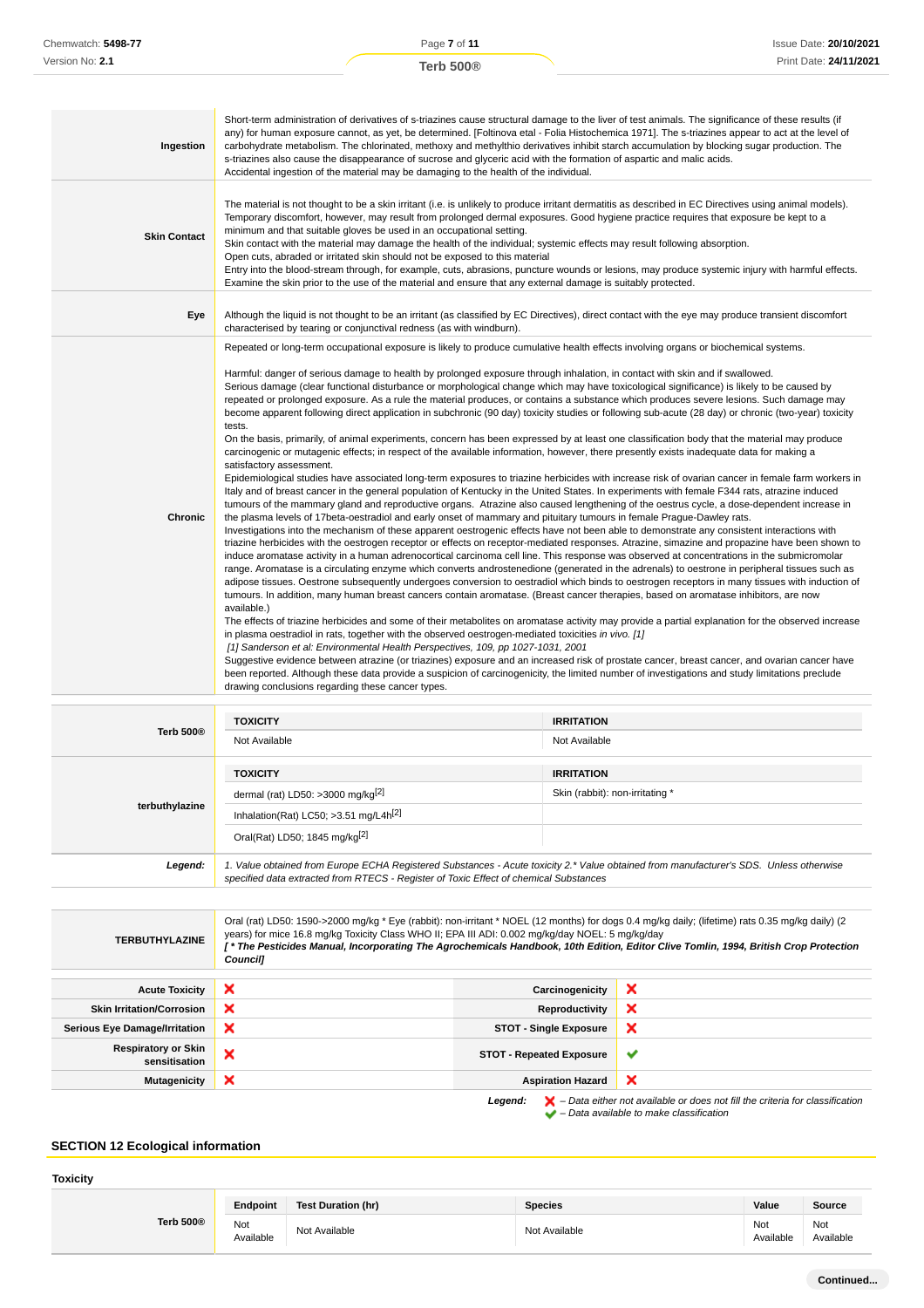|                | Endpoint                                                                                                                                                                                                                                                                                                                                                                                        | <b>Test Duration (hr)</b> | <b>Species</b>                | Value             | Source |
|----------------|-------------------------------------------------------------------------------------------------------------------------------------------------------------------------------------------------------------------------------------------------------------------------------------------------------------------------------------------------------------------------------------------------|---------------------------|-------------------------------|-------------------|--------|
|                | NOEC(ECx)                                                                                                                                                                                                                                                                                                                                                                                       | 24h                       | Algae or other aquatic plants | $0.002$ mg/L      | 4      |
| terbuthylazine | EC50                                                                                                                                                                                                                                                                                                                                                                                            | 72h                       | Algae or other aquatic plants | $0.016$ mg/l      | 4      |
|                | LC50                                                                                                                                                                                                                                                                                                                                                                                            | 96h                       | Fish                          | 1.901mg/L         | 4      |
|                | EC50                                                                                                                                                                                                                                                                                                                                                                                            | 48h                       | Crustacea                     | 19.008-31.838mg/L | 4      |
| Legend:        | Extracted from 1. IUCLID Toxicity Data 2. Europe ECHA Registered Substances - Ecotoxicological Information - Aquatic Toxicity 3. EPIWIN Suite<br>V3.12 (QSAR) - Aquatic Toxicity Data (Estimated) 4. US EPA, Ecotox database - Aquatic Toxicity Data 5. ECETOC Aquatic Hazard Assessment<br>Data 6. NITE (Japan) - Bioconcentration Data 7. METI (Japan) - Bioconcentration Data 8. Vendor Data |                           |                               |                   |        |

Very toxic to aquatic organisms, may cause long-term adverse effects in the aquatic environment.

Do NOT allow product to come in contact with surface waters or to intertidal areas below the mean high water mark. Do not contaminate water when cleaning equipment or disposing of equipment wash-waters.

Wastes resulting from use of the product must be disposed of on site or at approved waste sites.

The triazine pesticides behave as weak bases in aqueous solution. Triazines are more soluble at low pHs. Adsorption of triazines through an exchange process to organic matter and clay minerals is dependent on the pH of the solution and the acidity of the absorbent surface. Hydrogen bonding and hydrophobic bonding also occur with soil organic matter at higher pHs. Hydrolysis and oxidation are general routes of soil metabolism whilst photodecomposition appears to be minimal. Vapour transport losses are dependent on vapour pressure and the pH of the evaporating surface as ionised compounds are less volatile. Transport from soil to water occurs in solution and in sediments. Herbicide concentrations in excess of 5 ppb may play a part in the decline in submerged aquatic vegetation (SAV). However, recovery from exposure to these concentrations does occur as these herbicides degrade rapidly under estuarine conditions. Residues do not appear to build up in sediments.

**DO NOT** discharge into sewer or waterways.

#### **Persistence and degradability**

| Ingredient     | Persistence: Water/Soil | <b>Persistence: Air</b> |
|----------------|-------------------------|-------------------------|
| terbuthylazine | <b>HIGH</b>             | <b>HIGH</b>             |
|                |                         |                         |

#### **Bioaccumulative potential**

| Ingredient     | <b>Bioaccumulation</b>   |
|----------------|--------------------------|
| terbuthylazine | LOW (LogKOW = $2.8694$ ) |
|                |                          |

## **Mobility in soil**

| Ingredient     | <b>Mobility</b>      |
|----------------|----------------------|
| terbuthylazine | LOW ( $KOC = 1858$ ) |

#### **SECTION 13 Disposal considerations**

| Waste treatment methods      |                                                                                                                                                                                                                                                                                                                                                                                                                                                                                                                                                                                                                                                                                                                                                                                                                                                                                                                                                                                                                                                                                                                                                                                                                                                                                                                                                                                                                                                                                                                                                                                                                                                                                                                                                                                                                                                                                                                                              |
|------------------------------|----------------------------------------------------------------------------------------------------------------------------------------------------------------------------------------------------------------------------------------------------------------------------------------------------------------------------------------------------------------------------------------------------------------------------------------------------------------------------------------------------------------------------------------------------------------------------------------------------------------------------------------------------------------------------------------------------------------------------------------------------------------------------------------------------------------------------------------------------------------------------------------------------------------------------------------------------------------------------------------------------------------------------------------------------------------------------------------------------------------------------------------------------------------------------------------------------------------------------------------------------------------------------------------------------------------------------------------------------------------------------------------------------------------------------------------------------------------------------------------------------------------------------------------------------------------------------------------------------------------------------------------------------------------------------------------------------------------------------------------------------------------------------------------------------------------------------------------------------------------------------------------------------------------------------------------------|
| Product / Packaging disposal | Containers may still present a chemical hazard/ danger when empty.<br>▶ Return to supplier for reuse/ recycling if possible.<br>Otherwise:<br>If container can not be cleaned sufficiently well to ensure that residuals do not remain or if the container cannot be used to store the same<br>product, then puncture containers, to prevent re-use, and bury at an authorised landfill.<br>▶ Where possible retain label warnings and SDS and observe all notices pertaining to the product.<br>Legislation addressing waste disposal requirements may differ by country, state and/ or territory. Each user must refer to laws operating in their<br>area. In some areas, certain wastes must be tracked.<br>A Hierarchy of Controls seems to be common - the user should investigate:<br>▶ Reduction<br>▶ Reuse<br>Recycling<br>Disposal (if all else fails)<br>This material may be recycled if unused, or if it has not been contaminated so as to make it unsuitable for its intended use. If it has been<br>contaminated, it may be possible to reclaim the product by filtration, distillation or some other means. Shelf life considerations should also be<br>applied in making decisions of this type. Note that properties of a material may change in use, and recycling or reuse may not always be<br>appropriate.<br>DO NOT allow wash water from cleaning or process equipment to enter drains.<br>It may be necessary to collect all wash water for treatment before disposal.<br>In all cases disposal to sewer may be subject to local laws and regulations and these should be considered first.<br>• Where in doubt contact the responsible authority.<br>▶ Recycle wherever possible or consult manufacturer for recycling options.<br>Consult State Land Waste Authority for disposal.<br>Bury or incinerate residue at an approved site.<br>Recycle containers if possible, or dispose of in an authorised landfill. |

Ensure that the hazardous substance is disposed in accordance with the Hazardous Substances (Disposal) Notice 2017

#### **Disposal Requirements**

Packages that have been in direct contact with the hazardous substance must be only disposed if the hazardous substance was appropriately removed and cleaned out from the package. The package must be disposed according to the manufacturer's directions taking into account the material it is made of. Packages which hazardous content have been appropriately treated and removed may be recycled.

The hazardous substance must only be disposed if it has been treated by a method that changed the characteristics or composition of the substance and it is no longer hazardous. Only dispose to the environment if a tolerable exposure limit has been set for the substance.

Only deposit the hazardous substance into or onto a landfill or sewage facility or incinerator, where the hazardous substance can be handled and treated appropriately.

#### **SECTION 14 Transport information**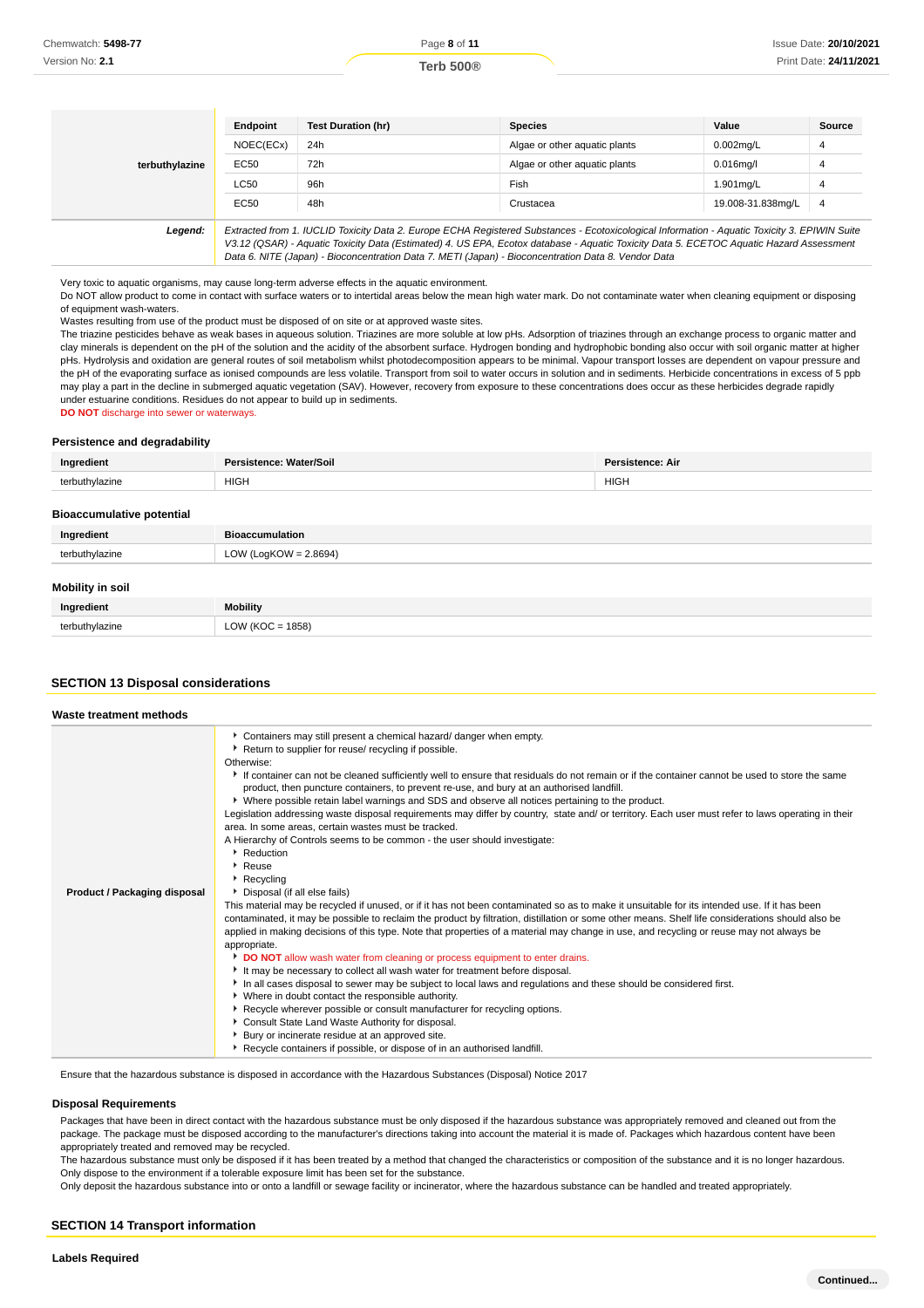| <b>Marine Pollutant</b> |       |
|-------------------------|-------|
| <b>HAZCHEM</b>          | $-3Z$ |

# **Land transport (UN)**

| <b>UN number</b>             | 3082                                    |                                                                               |  |  |  |
|------------------------------|-----------------------------------------|-------------------------------------------------------------------------------|--|--|--|
| UN proper shipping name      |                                         | ENVIRONMENTALLY HAZARDOUS SUBSTANCE, LIQUID, N.O.S. (contains terbuthylazine) |  |  |  |
| Transport hazard class(es)   | 9<br>Class<br>Subrisk<br>Not Applicable |                                                                               |  |  |  |
| Packing group                | $\mathbf{III}$                          |                                                                               |  |  |  |
| <b>Environmental hazard</b>  |                                         | Environmentally hazardous                                                     |  |  |  |
| Special precautions for user | Special provisions<br>Limited quantity  | 274; 331; 335; 375<br>5L                                                      |  |  |  |

## **Air transport (ICAO-IATA / DGR)**

| UN number                    | 3082                                                                                                                                                                         |                                                                                                             |                                                                     |  |  |
|------------------------------|------------------------------------------------------------------------------------------------------------------------------------------------------------------------------|-------------------------------------------------------------------------------------------------------------|---------------------------------------------------------------------|--|--|
| UN proper shipping name      | Environmentally hazardous substance, liquid, n.o.s. * (contains terbuthylazine)                                                                                              |                                                                                                             |                                                                     |  |  |
| Transport hazard class(es)   | <b>ICAO/IATA Class</b><br>ICAO / IATA Subrisk<br><b>ERG Code</b>                                                                                                             | 9<br>Not Applicable<br>9L                                                                                   |                                                                     |  |  |
| Packing group                | Ш                                                                                                                                                                            |                                                                                                             |                                                                     |  |  |
| <b>Environmental hazard</b>  | Environmentally hazardous                                                                                                                                                    |                                                                                                             |                                                                     |  |  |
| Special precautions for user | Special provisions<br>Cargo Only Packing Instructions<br>Cargo Only Maximum Qty / Pack<br>Passenger and Cargo Packing Instructions<br>Passenger and Cargo Maximum Qty / Pack | Passenger and Cargo Limited Quantity Packing Instructions<br>Passenger and Cargo Limited Maximum Qty / Pack | A97 A158 A197 A215<br>964<br>450L<br>964<br>450L<br>Y964<br>30 kg G |  |  |

# **Sea transport (IMDG-Code / GGVSee)**

| UN number                    | 3082                                                                 |                                                                               |  |  |  |
|------------------------------|----------------------------------------------------------------------|-------------------------------------------------------------------------------|--|--|--|
| UN proper shipping name      |                                                                      | ENVIRONMENTALLY HAZARDOUS SUBSTANCE, LIQUID, N.O.S. (contains terbuthylazine) |  |  |  |
| Transport hazard class(es)   | <b>IMDG Class</b><br><b>IMDG Subrisk</b>                             | 9<br>Not Applicable                                                           |  |  |  |
| <b>Packing group</b>         | $\mathbf{III}$                                                       |                                                                               |  |  |  |
| <b>Environmental hazard</b>  | <b>Marine Pollutant</b>                                              |                                                                               |  |  |  |
| Special precautions for user | <b>EMS Number</b><br>Special provisions<br><b>Limited Quantities</b> | $F-A$ , S-F<br>274 335 969<br>5L                                              |  |  |  |

# **Transport in bulk according to Annex II of MARPOL and the IBC code**

Not Applicable

**Transport in bulk in accordance with MARPOL Annex V and the IMSBC Code**

|        | ≩r∩⊔n     |
|--------|-----------|
| $\sim$ | N∩<br>่าค |
|        |           |

# **Transport in bulk in accordance with the ICG Code**

| Product name   | <b>Ship Type</b> |
|----------------|------------------|
| terbuthylazine | Not Available    |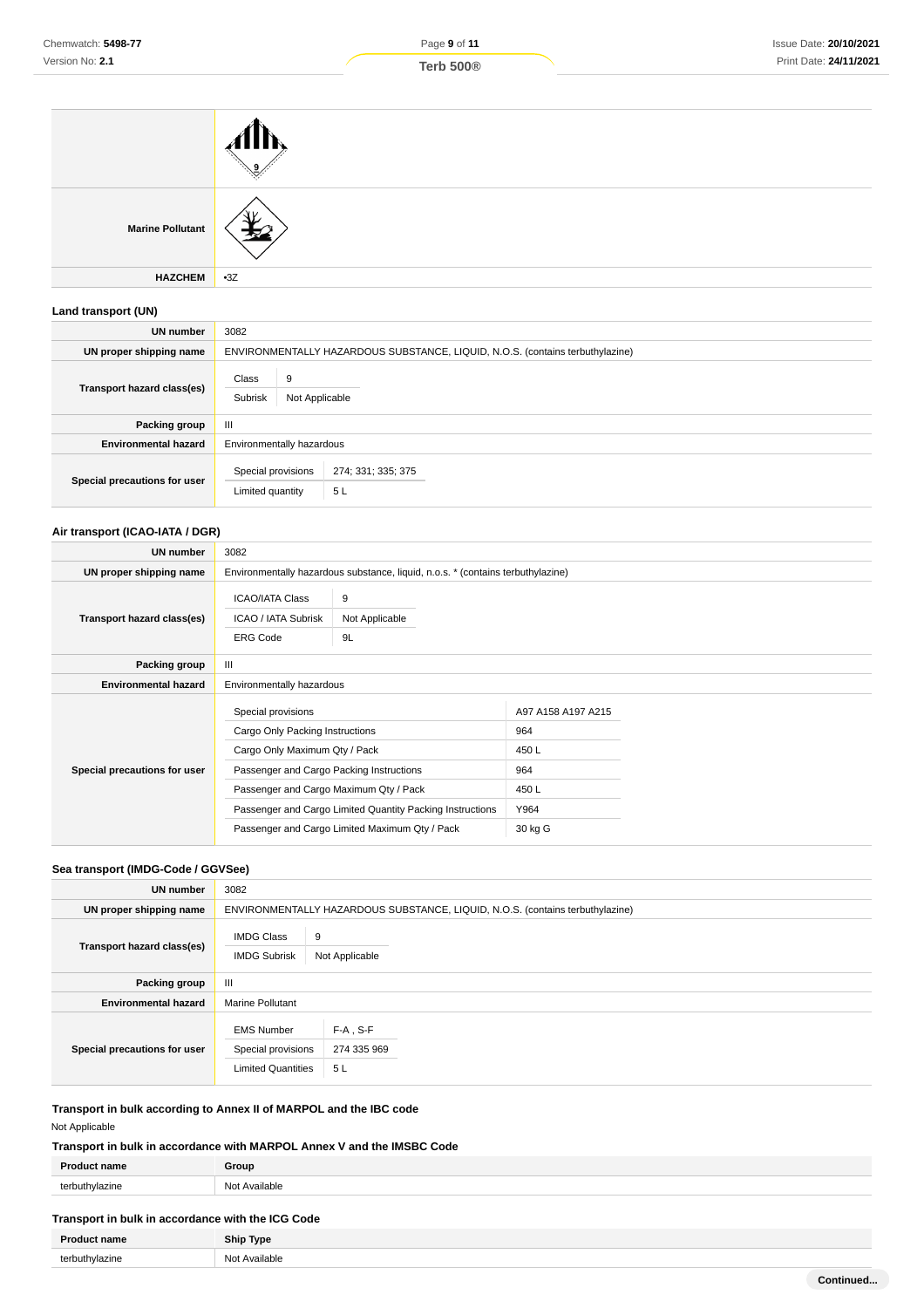## **SECTION 15 Regulatory information**

#### **Safety, health and environmental regulations / legislation specific for the substance or mixture**

This substance is to be managed using the conditions specified in an applicable Group Standard

| Available<br>HSR100826<br>Not | <b>HSR Number</b> | Standard<br>$T$ roun |  |
|-------------------------------|-------------------|----------------------|--|
|                               | .                 | .                    |  |

Please refer to Section 8 of the SDS for any applicable tolerable exposure limit or Section 12 for environmental exposure limit.

#### ī **terbuthylazine is found on the following regulatory lists**

New Zealand Approved Hazardous Substances with controls New Zealand Hazardous Substances and New Organisms (HSNO) Act - Classification of Chemicals

New Zealand Hazardous Substances and New Organisms (HSNO) Act - Classification of Chemicals - Classification Data New Zealand Inventory of Chemicals (NZIoC)

#### **Hazardous Substance Location**

Subject to the Health and Safety at Work (Hazardous Substances) Regulations 2017.

| <b>Hazard Class</b> | Quantities     |
|---------------------|----------------|
| Not Applicable      | Not Applicable |

#### **Certified Handler**

Subject to Part 4 of the Health and Safety at Work (Hazardous Substances) Regulations 2017.

| C <sub>2</sub>                | 2221AC                        |
|-------------------------------|-------------------------------|
| י הו<br>$\Delta$ panilor<br>. | ∵ ^nnlicable<br>^י<br>٦v<br>. |

Refer Group Standards for further information

#### **Maximum quantities of certain hazardous substances permitted on passenger service vehicles**

Subject to Regulation 13.14 of the Health and Safety at Work (Hazardous Substances) Regulations 2017.

| <b>Hazard Class</b> | Gas (aggregate water capacity in mL) | Liquid (L)     | Solid (kg)                    | Maximum quantity per package for each classification |
|---------------------|--------------------------------------|----------------|-------------------------------|------------------------------------------------------|
| Not Applicable      | Not Applicable                       | Not Applicable | Not Applicable Not Applicable |                                                      |

#### **Tracking Requirements**

Not Applicable

#### **National Inventory Status**

| <b>National Inventory</b>                          | <b>Status</b>                                                                                                                                                                                     |  |
|----------------------------------------------------|---------------------------------------------------------------------------------------------------------------------------------------------------------------------------------------------------|--|
| Australia - AIIC / Australia<br>Non-Industrial Use | Yes                                                                                                                                                                                               |  |
| Canada - DSL                                       | No (terbuthylazine)                                                                                                                                                                               |  |
| Canada - NDSL                                      | Yes                                                                                                                                                                                               |  |
| China - IECSC                                      | Yes                                                                                                                                                                                               |  |
| Europe - EINEC / ELINCS / NLP                      | Yes                                                                                                                                                                                               |  |
| Japan - ENCS                                       | No (terbuthylazine)                                                                                                                                                                               |  |
| Korea - KECI                                       | Yes                                                                                                                                                                                               |  |
| New Zealand - NZIoC                                | Yes                                                                                                                                                                                               |  |
| Philippines - PICCS                                | Yes                                                                                                                                                                                               |  |
| USA - TSCA                                         | Yes                                                                                                                                                                                               |  |
| Taiwan - TCSI                                      | Yes                                                                                                                                                                                               |  |
| Mexico - INSQ                                      | Yes                                                                                                                                                                                               |  |
| Vietnam - NCI                                      | Yes                                                                                                                                                                                               |  |
| Russia - FBEPH                                     | No (terbuthylazine)                                                                                                                                                                               |  |
| Legend:                                            | Yes = All CAS declared ingredients are on the inventory<br>No = One or more of the CAS listed ingredients are not on the inventory. These ingredients may be exempt or will require registration. |  |

## **SECTION 16 Other information**

| <b>Revision Date</b>       | 20/10/2021     |                                              |
|----------------------------|----------------|----------------------------------------------|
| <b>Initial Date</b>        | 20/10/2021     |                                              |
| <b>SDS Version Summary</b> |                |                                              |
| Version                    | Date of Update | <b>Sections Updated</b>                      |
| 2.1                        | 20/10/2021     | Classification, Storage (suitable container) |

#### **Other information**

Classification of the preparation and its individual components has drawn on official and authoritative sources as well as independent review by the Chemwatch Classification